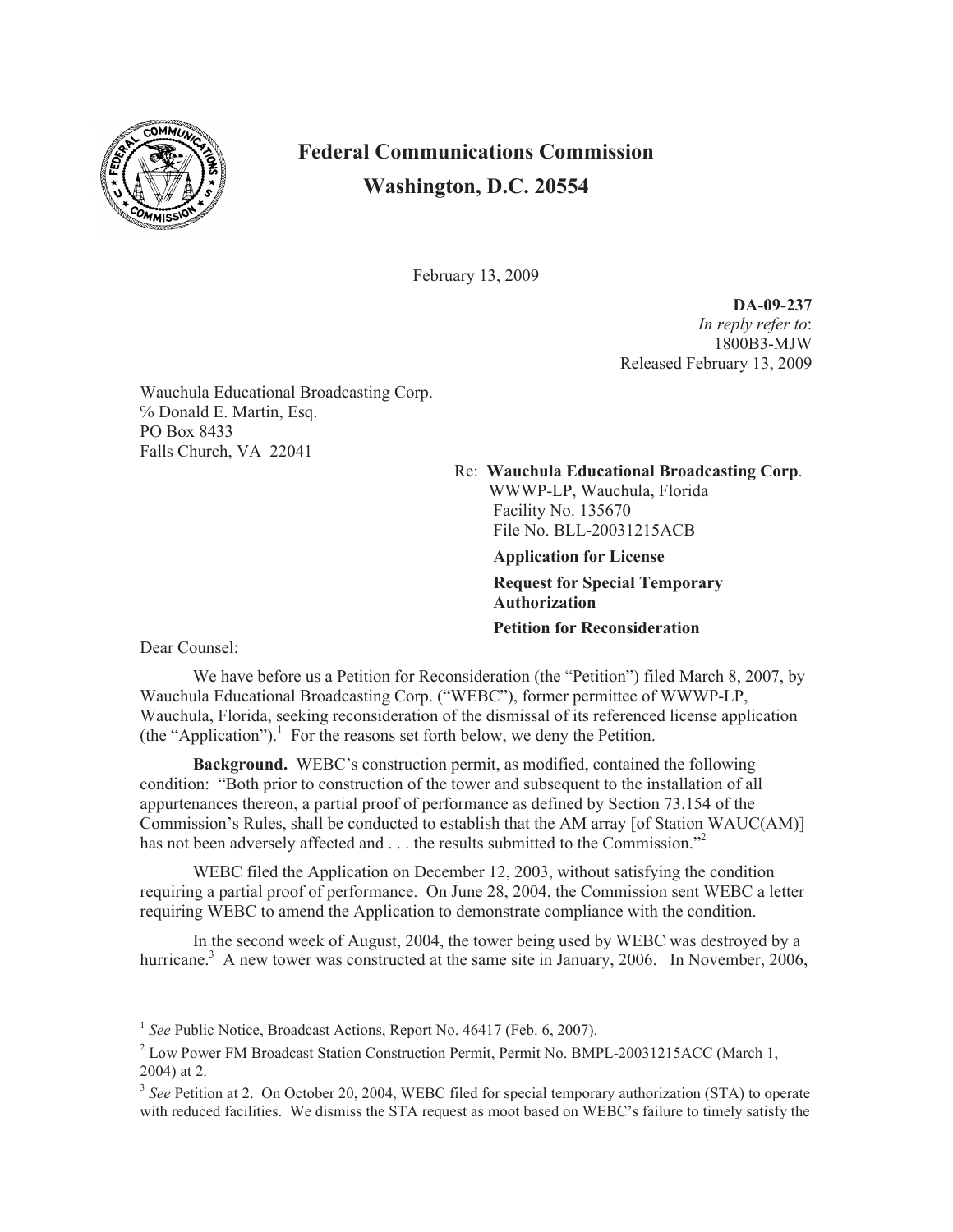a new 300-foot microwave tower was erected 1.1 miles from the WAUC(AM) antenna array. On January 31, 2007, the staff dismissed the Application because of WEBC's "failure to submit documentation addressing condition #1 on the CP [the requirement for a partial proof of performance]."<sup>4</sup>

On reconsideration, WEBC claims that the new microwave tower distorts the WAUC(AM) antenna pattern to the extent that a meaningful partial proof of performance cannot be conducted to comply with the condition in WEBC's construction permit.<sup>5</sup> WEBC also claims that it was unable to timely satisfy the condition in the construction permit because the WAUC(AM) licensee, Marvina Enterprises, Inc ("Marvina"), prefers that its contract engineer, Mr. Phil Scott, conduct the partial proof of performance.<sup>6</sup> WEBC asserts that Mr. Scott has been unable to make the measurements for a variety of reasons.<sup>7</sup>

WEBC requests the Commission to permanently waive the construction permit condition because the installation of WEBC's small antenna on its existing tower has a "negligible" effect on the WAUC(AM) antenna pattern. $8\,$  In the alternative, WEBC requests the Commission to exercise "continued forbearance" such that the partial proof of performance need not be made until the pattern distortion issue associated with the 300-foot microwave tower is resolved.<sup>9</sup>

**Discussion.** Two years, 6 months and 6 days elapsed between the date the staff informed WEBC that it had to submit a partial proof of performance, and the date on which the Commission released the Public Notice stating that the Application had been dismissed because of WEBC's failure to submit the partial proof of performance information.<sup>10</sup>

Even taking into account the hurricane and the delay incurred in erecting WEBC's replacement tower, WEBC could have completed the proof between the January, 2006, construction of its new tower and the November construction of the microwave tower. We are not persuaded by WEBC's excuses concerning why Mr. Scott could not make the requisite measurements during that 9 month period. In any event, WEBC could have retained another engineer to do so, notwithstanding Marvina's preference for Mr. Scott.<sup>11</sup>

**Decision/Action.** The staff correctly dismissed the Application. We have been shown no good reason to reconsider that decision, much less to honor WEBC's request to waive the

proof of performance condition on the WWWP-LP construction permit, our upholding of the dismissal of its Application, and the resulting expiration of that construction permit by operation of law.

<sup>4</sup> Public Notice, Broadcast Actions, Report No. 46417 (Feb. 6, 2007).

6 *Id.* at 3.

<sup>7</sup> WEBC claims that Mr. Scott, initially, was too busy to make the measurements and that his field strength meter was defective. After the field strength meter was repaired it was lost in shipment. Then, "[i]n the summer and fall of 2006, Scott was beset with various personal health and family problems that prevented him from being able to conduct [the partial proof of performance]." *See* Petition at 3.

<sup>8</sup> See id. at 5. WEBC offers no support for its assertion that its small antenna has negligible effect on the WAUC(AM) pattern. It has not met the Commission's criteria for grant of a waiver. *See WAIT Radio v. FCC*, 418 F.2d 1153, 1157-59 (D.C. Cir. 1969); *Northeast Cellular Telephone Co. v. FCC*, 897 F.2d 1164, 1166 (D.C. Cir. 1990).

9 *Id.*

 $10$  The 2 year, 6 month and 6 day period assumes - as WEBC claims - that it did not receive the staff's letter until July 31, 2004, notwithstanding the fact it was postmarked July 1, 2004. *See* Petition at 2.

 $11$  The Commission's Rules do not permit an AM broadcast station licensee whose station potentially is affected by the installation of a new tower to dictate the engineer to be used to complete the required proof.

<sup>5</sup> *Id.* 3-4.